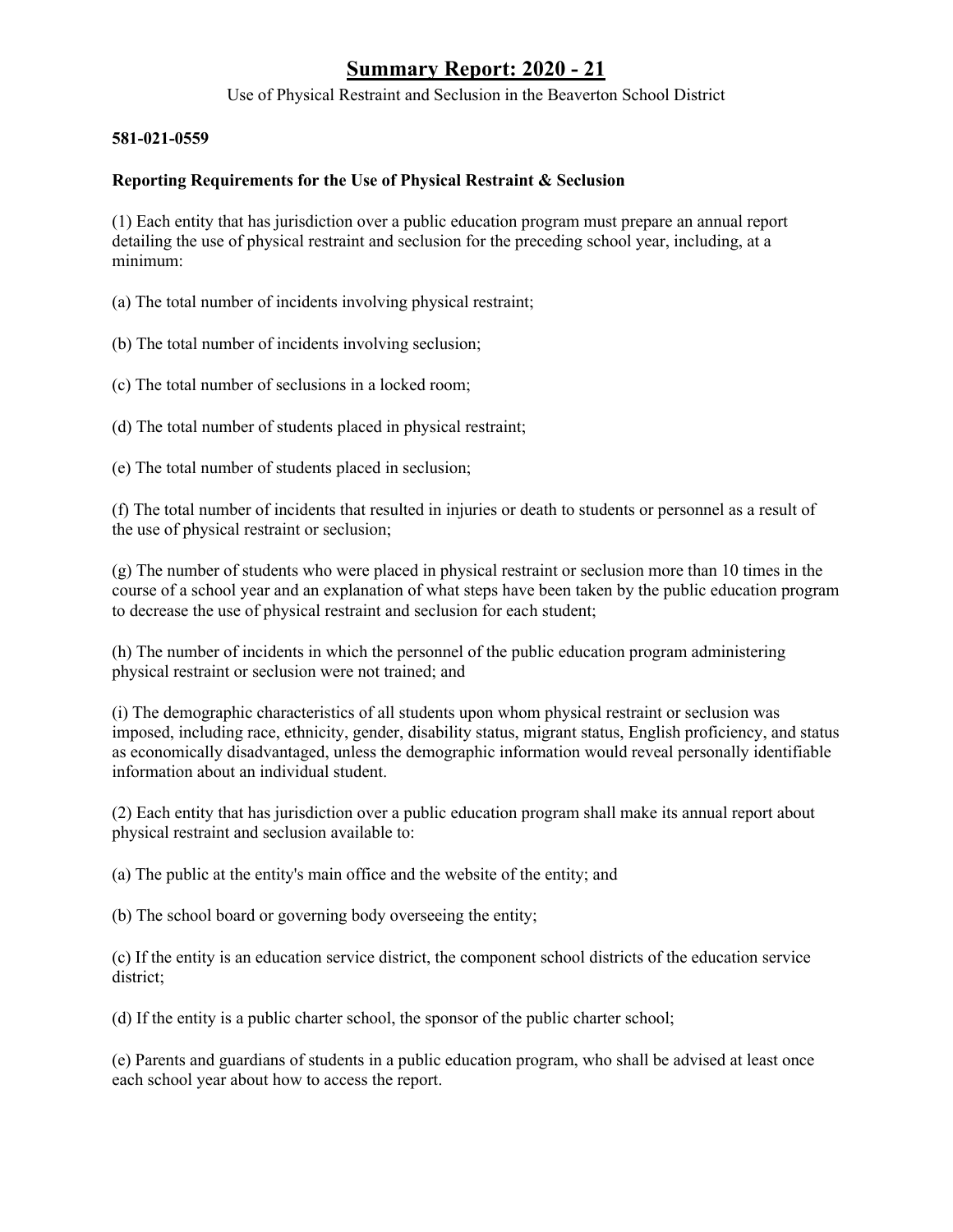Use of Physical Restraint and Seclusion in the Beaverton School District

Stat. Auth.: ORS. 326.051 Stats. Implemented: Ch. 665, OL 2011 (Enrolled House Bill 2939) Hist.: ODE 12-2012, f. 3-30-12, cert. ef. 5-1-12

**Definitions:** As used in OAR 581-021-0550 to 581-021-0566:

"Physical restraint" means the restriction of a student's movement by one or more persons holding the student or applying physical pressure upon the student.

"Seclusion" means the involuntary confinement of a student alone in a room from which the student is physically prevented from leaving.

Physical restraint or seclusion may be used on a student in a public education program only if:

(A) The student's behavior imposes a reasonable threat of imminent, serious bodily injury to the student or others; and,

(B) Less restrictive interventions would not be effective.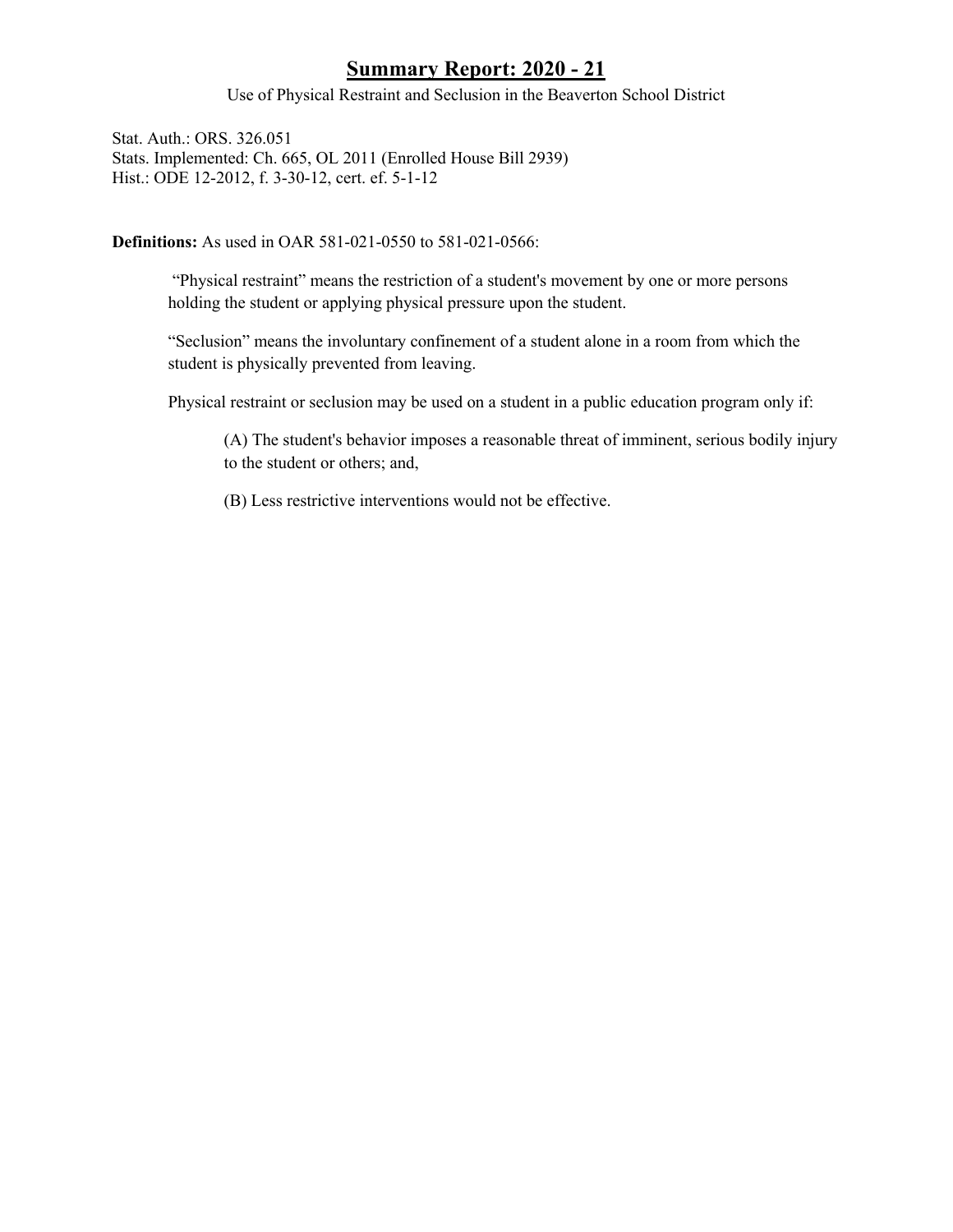Use of Physical Restraint and Seclusion in the Beaverton School District

| <b>Total Incidents of Physical Restraint and Seclusion:</b> |     |
|-------------------------------------------------------------|-----|
| Total number of incidents involving physical restraint:     | -11 |
| Total number of incidents involving seclusion:              |     |
| Total number of seclusions in a locked room:                |     |
|                                                             |     |

Total number of students placed in physical restraint: \_\_\_\_\_\_\_\_\_\_\_\_\_\_\_\_\_\_\_\_\_\_\_\_\_\_ Total number of students placed in seclusion: 3

### **Demographic characteristics of students involved in physical restraint:**

| Asian    |  |
|----------|--|
| Hispanic |  |
| White    |  |

Gender:

| Female |  |
|--------|--|
| Aale.  |  |

Disability Status:

| Identified as Disabled under IDEA or |  |
|--------------------------------------|--|
| Section 504:                         |  |
| Non-Disabled Students:               |  |

Migrant Status: <u>0</u>\_

English Proficiency:

\_2\_ Students receiving ELL services.

Status as Economically Disadvantaged:

\_\_5\_\_ Students eligible for free and reduced lunch.

#### **Demographic characteristics of students involved in seclusion:**

| Hispanic     |  |
|--------------|--|
| Multi-Racial |  |
| White        |  |

Gender:

| Female |  |
|--------|--|
| ıρ     |  |